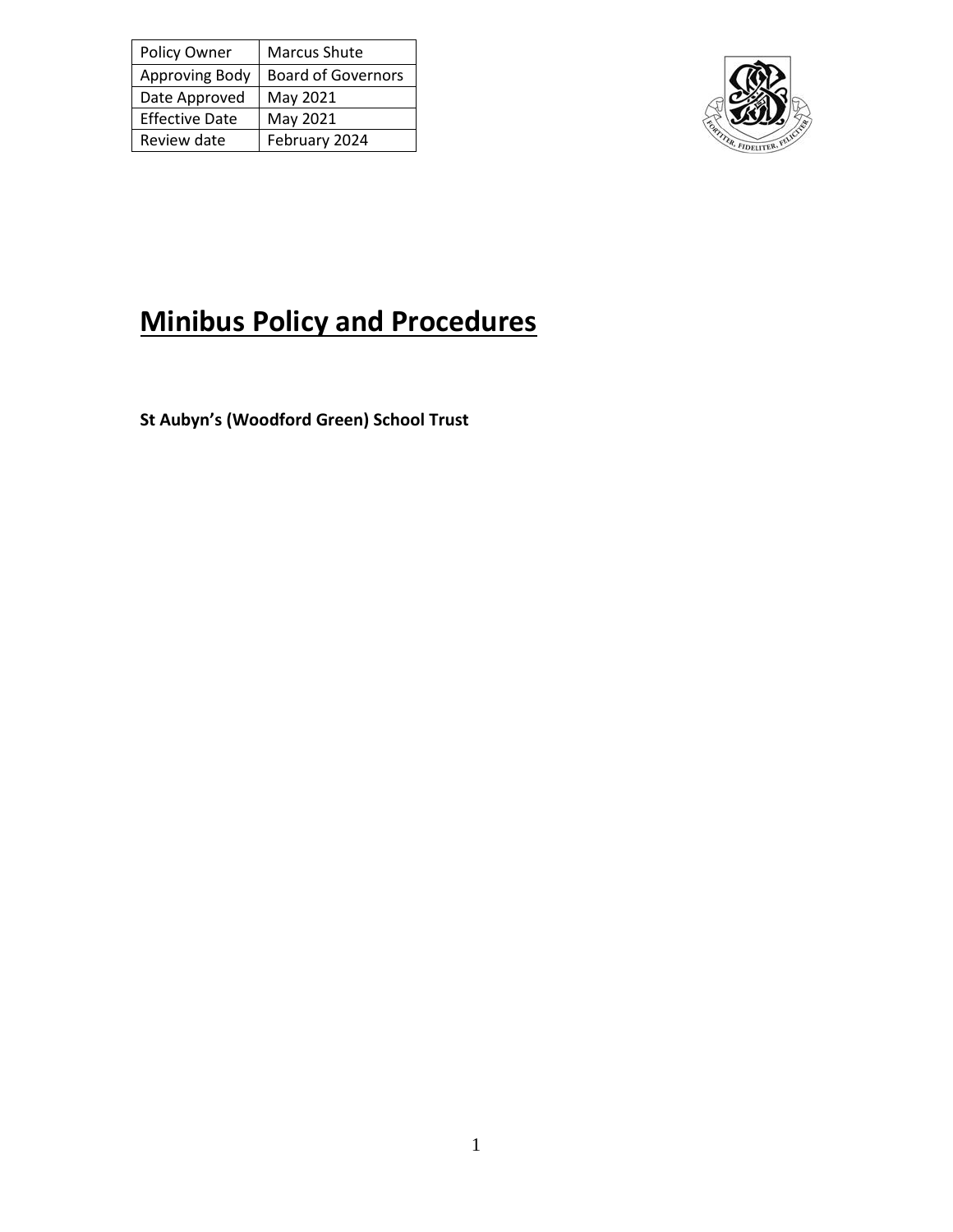

As in other matters, the School has a general duty of care for passengers when being transported in the School minibus or hired vehicles. This has implications for all aspects of minibus use, including the type of bus, its maintenance, the authorisation of drivers, the stowing of luggage and seat belt usage.

Detailed procedures concerning the use of the School minibus follow. For the purposes of these procedures, the term "minibus" is taken to mean either of the minibuses owned by the School or hired vehicles being used for school events.

The procedures have been written to provide any members of the St. Aubyn's School community, who may need to drive vehicles on behalf of the School, with the necessary consolidated knowledge in the light of growing legislation regarding the necessary qualifications, insurance, operating, servicing and inspection requirements to safely operate our vehicles and carry passengers. A copy of this policy and procedures will be provided in the School minibus file (kept in the School Office) and on the School website

The policy and procedures will be revisited annually as part of the School's Health and Safety review.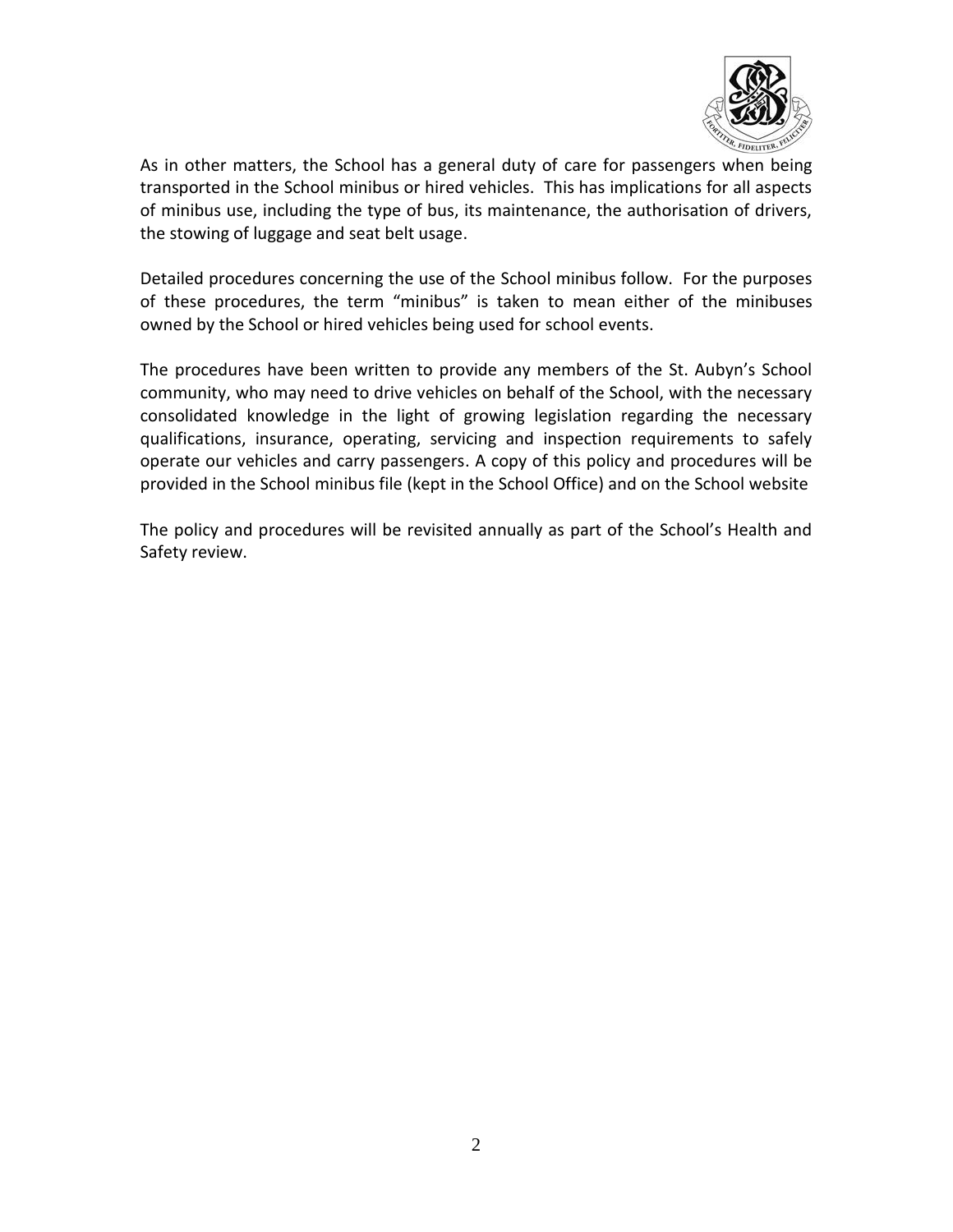

# **MINIBUS PROCEDURES**

The School has a Section 19 Permit which enables entitled staff to transport students, staff or their helpers in our school minibus.

# **Persons Entitled To Drive the Minibus**

Driving should be done on a voluntary basis and should not be written into staff's contracts.

Members of staff aged 25 and over are allowed to drive the School minibus if they have authorisation from the Bursar. Before being authorised to drive the minibus, staff will be required to undergo a Minibus Driver Awareness Scheme (MIDAS) training course and pass an assessment. The assessment and training will be carried out in-house by an external MIDAS Driver Assessor Trainer.

Additionally at periodic intervals, staff with D1 annotations will be requested to take minibus driving assessments to ensure that they have maintained the necessary level of proficiency to drive the School minibus safely.

# **Driving Licences**

Staff wishing to drive the School minibuses will be requested firstly to provide their driving licence to the Bursar so that we can determine that the member of staff has the correct authorised licence with annotations to drive the School's vehicles or to carry pupils on behalf of the School.

Our staff need to have a category D1 Driving Licence to drive the School minibuses. Anyone who passed his or her car UK driving licence prior to  $1<sup>st</sup>$  January 1997 will *normally* have this annotation. However, if the licence is returned to DVLA for any reason, such as change of address/name etc DVLA's occasional practice has been to remove the annotation. It is incumbent on staff to monitor this and advise the Bursar if the D1 annotation has been removed.

A minibus that is heavier than 3  $\frac{1}{2}$  tonnes cannot be driven by anyone who passed their test after 1997 unless they have completed and passed a PCVD1 test.

The Bursar will check driver's licenses annually to ensure that they are valid (D1 entitlement is required, points should be checked, current address, medical conditions etc). The license will be photocopied and the copy dated as evidence.

An eyesight test every 2 years is recommended for staff authorised to drive the School minibuses.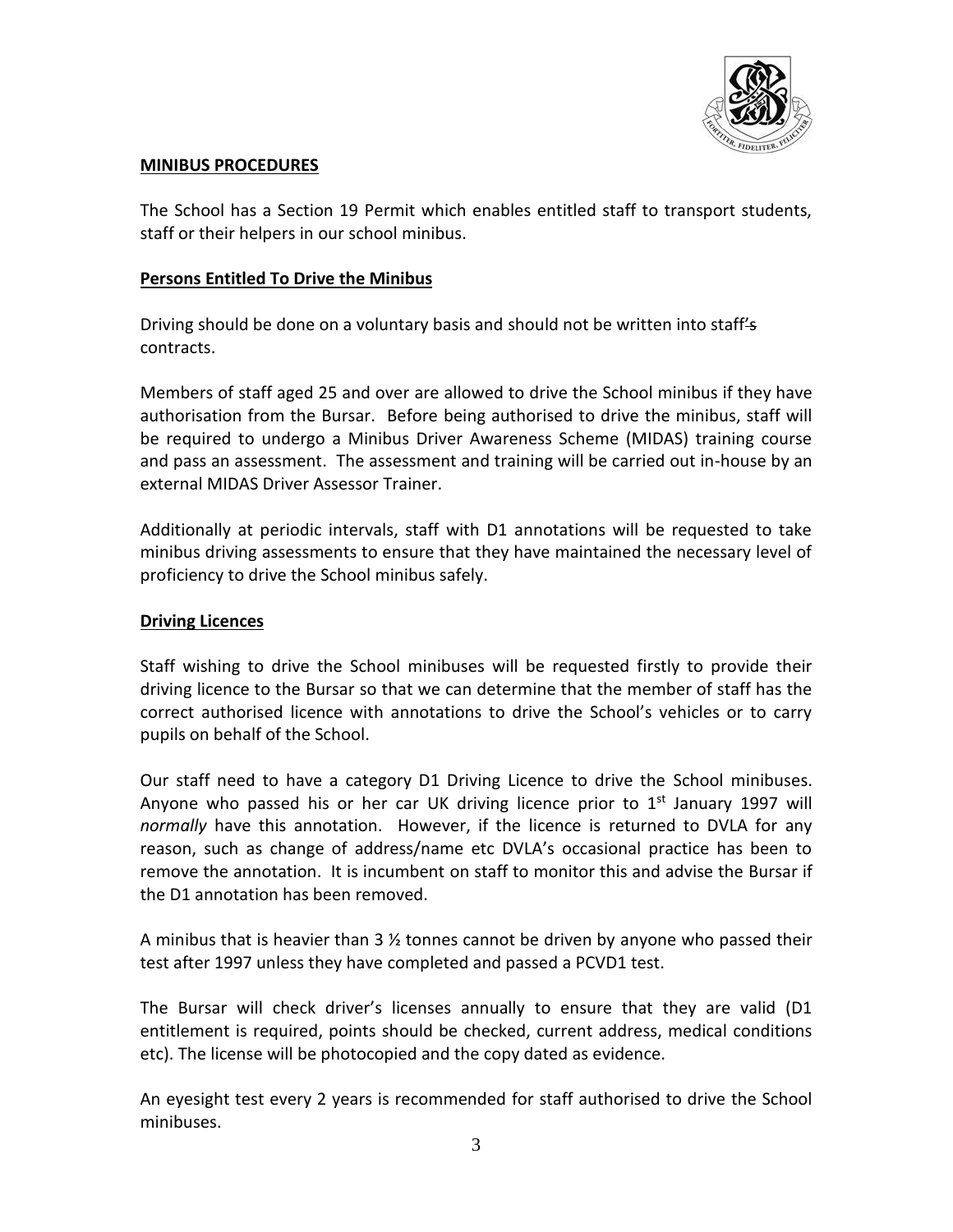

Drivers must be medically fit to drive and sign a declaration to that effect. Staff with a medical condition that needs to be declared to the insurers should advise the Bursar accordingly.

Drivers must pass on information regarding penalty points to the Bursar

It is unlikely that the School minibus will be used for trips abroad. However, if this does happen it will be necessary to train drivers to the full PCV standard. Driving the Minibus abroad also requires the use of a tachograph.

## **Servicing, M.O.T. , Insurance & Taxation**

Regular servicing and M.O.T. testing will be carried out at the appropriate intervals, and in accordance with the manufacturer's recommendations. The Bursar will ensure that servicing is performed at the correct mileage and that the service book is ready for inspection at any time.

The minibus should have an independent mini-check (fuel, water, oil and battery levels, tyre pressures and lights) every 6-8 weeks (half-termly). This should be done by a suitably trained person, who will sign it off and take responsibility for it being roadworthy. The signed forms must be kept for reference if necessary.

The Bursar will arrange for appropriate insurance cover and for the payment of annual road tax.

## **Drivers' Responsibilities**

All bookings should be made in the booking diary in the School Office. Ideally, this will happen when events are booked into the School calendar.

A list of pupils and staff on the journey, journey details (i.e. proposed route), departure and arrival times should be left with the School Office. These will be on the risk assessment form for trips or the team sheet for sports events. The Office should be able to contact staff via their mobile phones or the School mobile.

Drivers are to sign for the vehicle in the booking diary when collecting the keys. Failure to do so may render the journey unauthorised for insurance purposes.

They must take the Minibus File, which contains information such as parent contact details, medical information, minibus procedures etc on the journey.

They should then carry out a pre-use check of the vehicle and complete the Vehicle Check List (see next section).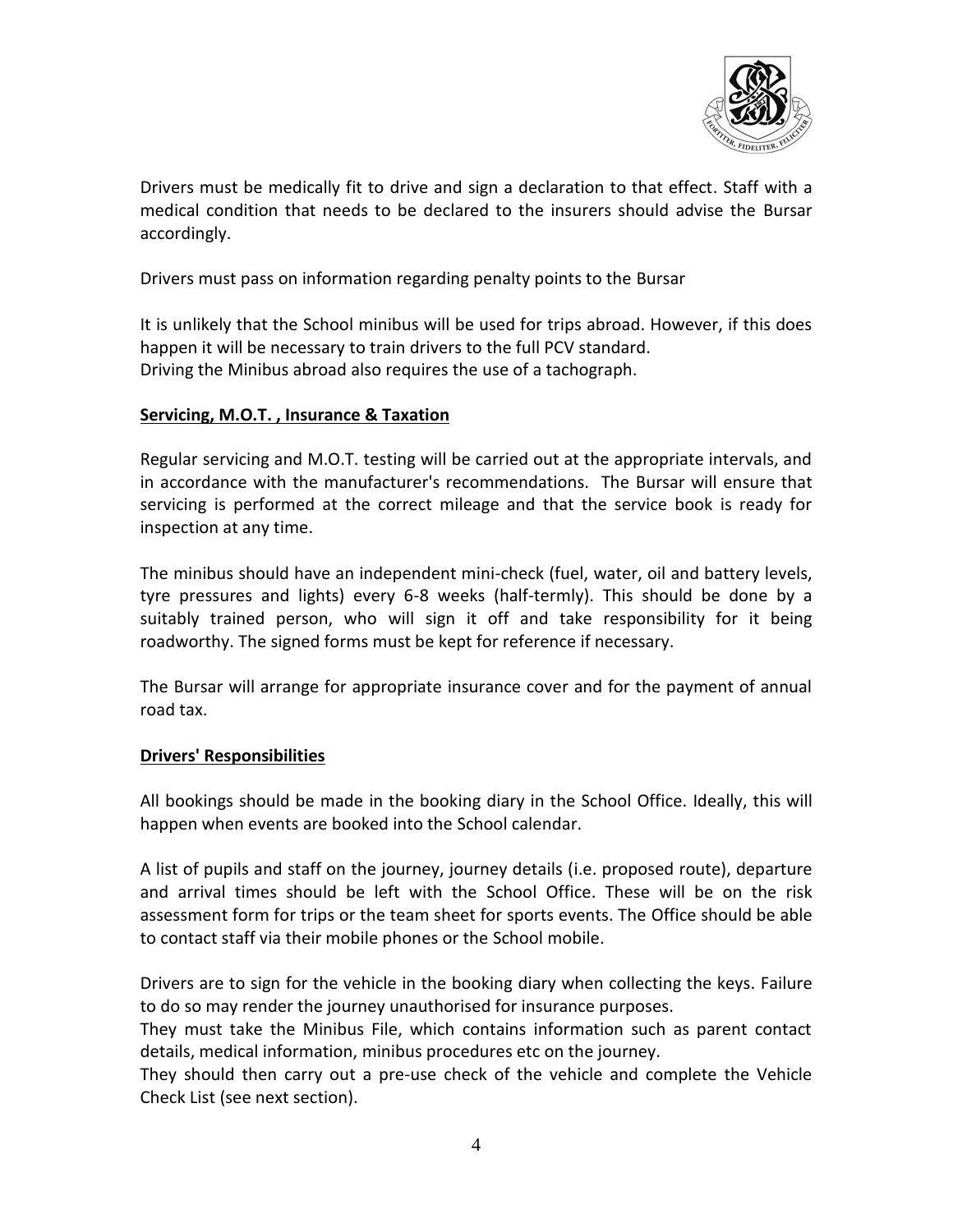

On return they should carry out a post-use check of the vehicle and complete the Vehicle Check List again. This is then returned to the School Office

# **Pre and Post-Use Vehicle Checks**

The School minibus should be maintained to high levels as mentioned. As well as MOT, servicing and half termly checks drivers should satisfy themselves that the vehicle is safe to drive.

Pre-use and post-use checks (which take about 5 minutes) should include checking: fluid levels under the bonnet (oil, power steering, brakes, wipers and water levels), ignition, reverse lights, lights (including hazards, brakes and indicators) as you walk around the vehicle, horn, tyre condition (NB There should be a gap between the pairs of back tyres), scratches/dents, seat belts, the correct opening and closure of all doors, windscreen washers and wipers, fuel level.

Pre and post-use checks need to be recorded on the Vehicle Check Lists, which are kept in the minibus file in the School Office. Completed Vehicle Check Lists will be sent to the Bursar, who will take any action necessary. These lists will be retained by the School.

Drivers should complete a nil defect form which is handed in prior to departure after the check.

NB. Mileage records should be used to help monitor consumption.

Responsibility for the condition of the vehicle cannot be passed to any other person by the driver.

The driver should go through a brief talk with pupils regarding the wearing of seatbelts, journey time, being seated at all times, behaviour, noise levels and escape procedures.

## **Driver's Assistant**

A second member of staff or an adult volunteer should be on every journey as the driver's assistant. For very short journeys, (at the discretion of the Head or Deputy Head) an assistant may not be required.

The assistant should be positioned near the back of the Minibus to observe behaviour and maintain good order. They can also make and receive phone calls so the driver does not. They should also help with reversing and need to be visible at all times to the reversing driver. They should assist in a breakdown or accident and can act as a relief driver if they are trained and authorised.

## **Seat belts/Luggage**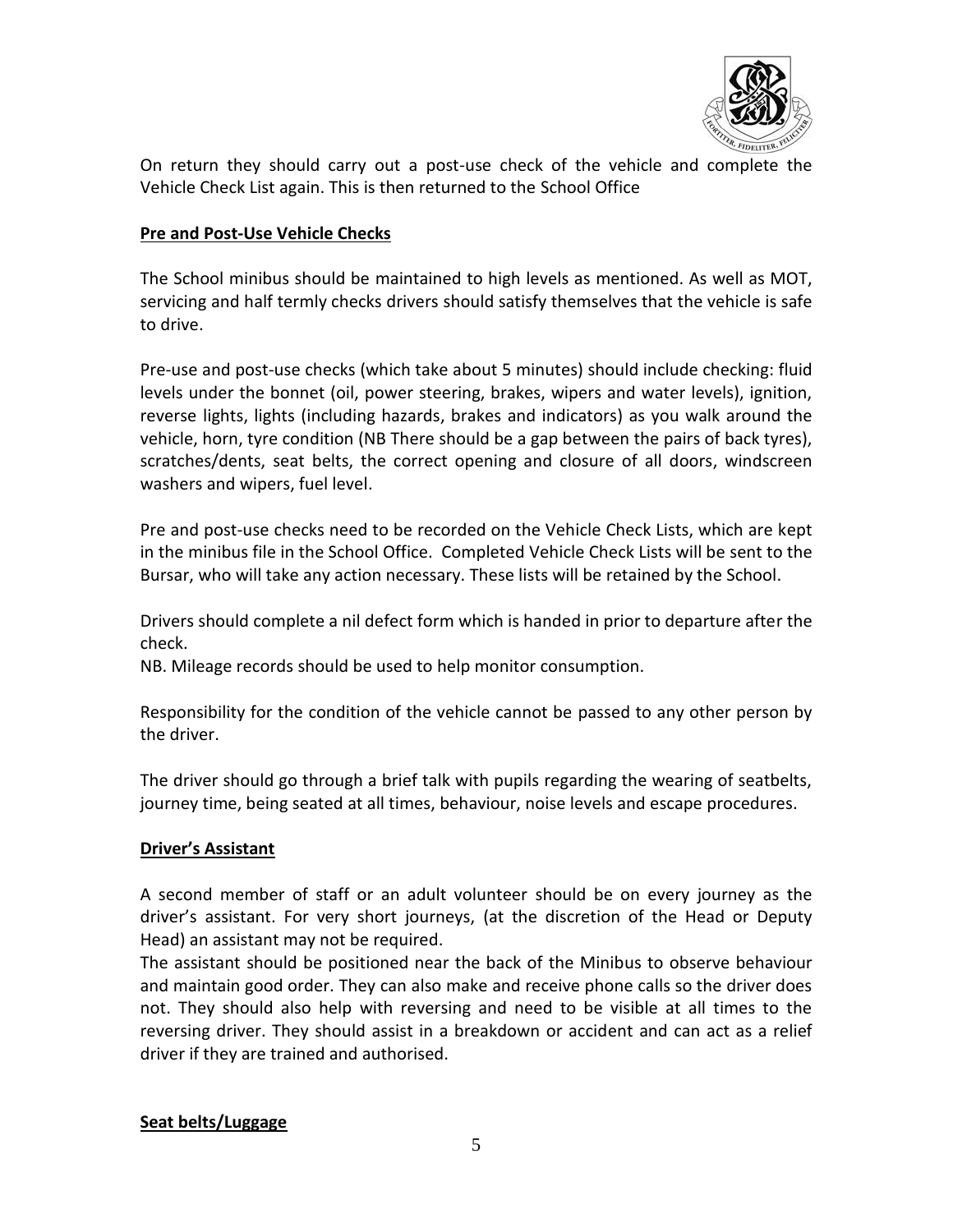

Before setting off, the driver and/or his/her assistant are to ensure that passengers have their own seat, are wearing seat belts and any luggage is securely stowed. Stickers should help remind pupils about the need to wear seatbelts.

# **Use of Child Restraints**

All staff are advised that from the  $18<sup>th</sup>$  September 2006 new legislation was introduced that requires children up to 1.35m in height (or  $12<sup>th</sup>$  birthday, whichever they reach first) to use the appropriate child restraint when travelling in cars, vans & goods vehicles; this does not apply to children travelling in minibuses or coaches.

However, if booster seats are requested these are available from the School Office.

## **Driving Rules**

Drivers are responsible for driving within the law and in accordance with the Highway Code. Copies are in the staffroom, the School minibus and the School Office.

National speed limits apply to the School minibus.

NB. A minibus should not be driven in the third lane of a motorway.

## **Security**

Whenever the vehicle is left unattended, all windows should be closed and doors locked.

#### **Fuel**

The School Minibuses have a fuel card that enables fuel to be purchased and charged to the School's account. However, the person delegated to regularly check the School minibuses would normally ensure that they are fully replenished for the intended known journeys each day.

Ideally the diesel level should not go below a quarter and would preferably be filled up when it is half full. This helps prevent primer and other matter from getting into the engine. A sticker on the fuel gauge could remind drivers of this.

## **Breakdown Assistance**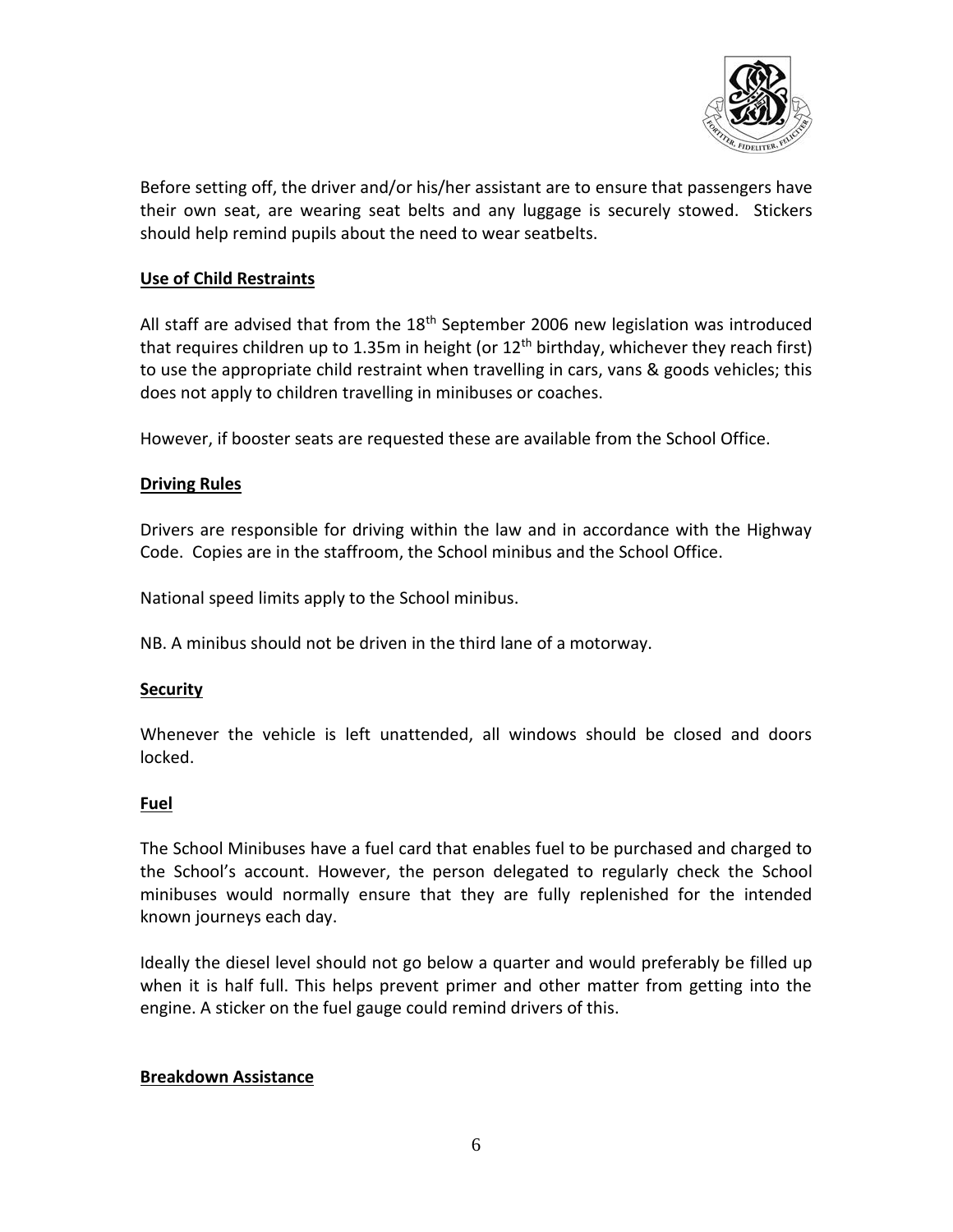

In the event of breakdown contact mbp (minibus plus ltd). Contact details are on the membership card carried in the minibus. It is best to use a roadside emergency telephone if possible, as this will pinpoint your location. School should also be contacted, when practical, in the event of a breakdown.

Pupils should not remain in a broken down vehicle on the hard shoulder. They should leave the vehicle safely and stand behind a barrier until help arrives. Hazard lights should be on when the vehicle is broken down.

Staff should not change a tyre or attempt repairs. A breakdown team should do it.

# **Accident**

In the event of an accident check the number plates of the vehicles involved. Take the names, addresses and telephone numbers of people involved, including independent witnesses. Check VIN (on windscreen). Call police and ambulance services if you feel that anyone may require medical help. Take no chances. Take photos of the accident scene from various angles if possible.

Breakdown procedures should be carried out if necessary.

Only after a minor collision is it advisable not to call the Emergency Services. Police should be contacted within 24 hours. Any damage should be reported on the check sheet. Any accidents, illnesses and injuries should be reported upon return.

Parent contact lists will be kept in the minibus file, which should be taken on all journeys from the School Office when collecting the keys and signing out. Parents should only be called when a pupil is ill or injured if it is deemed necessary by the member of staff.

In the event of a serious incident, emergency contact numbers (Head, Deputy Head, and Bursar) are available in the Minibus File (carried on all journeys).

## **Tiredness**

Driving when tired greatly increases the risk of an accident. The Highway Code recommends that a driver takes a minimum break of at least 15 minutes after every 2 hours of driving. However, after a full working day, a driver MUST NOT drive for a continuous period of more than 2 hours without taking a suitable break.

The Highway Code advises that the most effective ways to counter sleepiness are to take a short nap or drink, for example, 2 cups of strong coffee. Fresh air, exercise or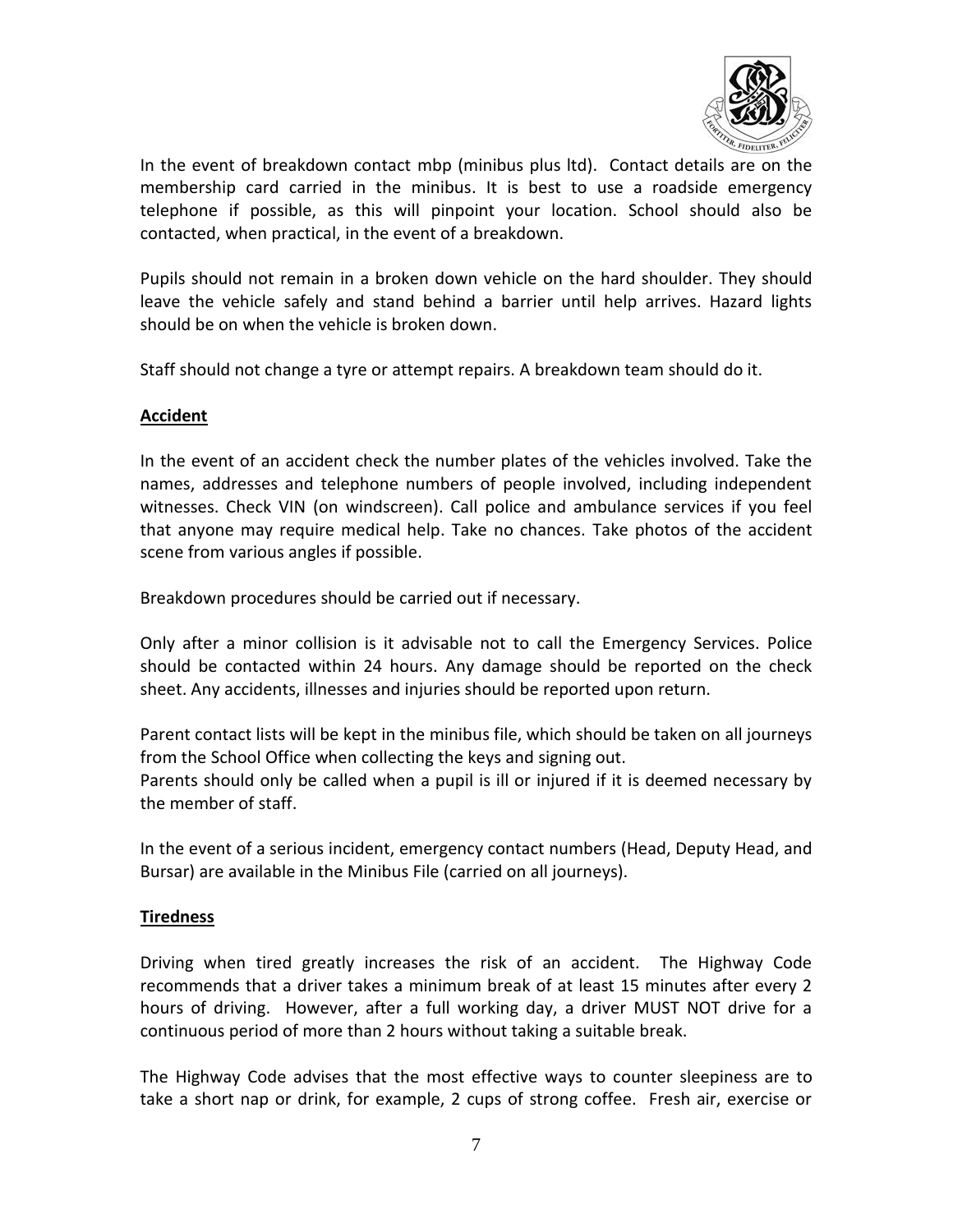

turning up the radio may help for a short time but are not as effective. If an authorised relief driver is available to drive, a journey can be continued without a break.

Drivers should use common sense to ascertain their suitability to drive at a given time (consider tiredness, recent alcohol or medicine consumption, illness etc).

# **Drugs**

Drivers must not drive under the influence of drugs or medicine.

# **Phones**

A working, charged mobile phone should be taken on all journeys. The use of a handheld mobile phone when driving a vehicle is illegal. The School has not fitted the minibus with the equipment necessary to allow hands-free use of telephones. Mobile phones should not therefore be used by drivers while the vehicle is moving or the engine is running. However, mobile phones should be turned on such that staff can always be contacted. The driver's assistant can receive and make phone calls if necessary.

If drivers need to make a call or alternatively receive a call whilst driving, they should safely stop the vehicle in an appropriate location prior to answering or making the mobile phone call.

# **Safety**

Whilst driving the minibus, drivers should ensure that all doors are unlocked to assist with emergency egress if the need arises.

Drivers should ensure that internal lights are off whilst driving so that their vision is not impaired by the internal light.

Exits/gangways should be clear of obstructions (such as bags) at all times. Bags can go on spare seats and under seats.

If a trailer is used the back doors of the Minibus need to be able to open fully to help pupils escape safely if necessary.

# **Equipment**

It is recommended that the following equipment is carried onboard the Minibus: A First Aid Kit, a fire extinguisher (check pressure gauge as part of 5 minute check). A clean up kit (gloves, wipes, scoop, crystals, cat litter, alcohol gel). Two High Visibility vests. Head torch.